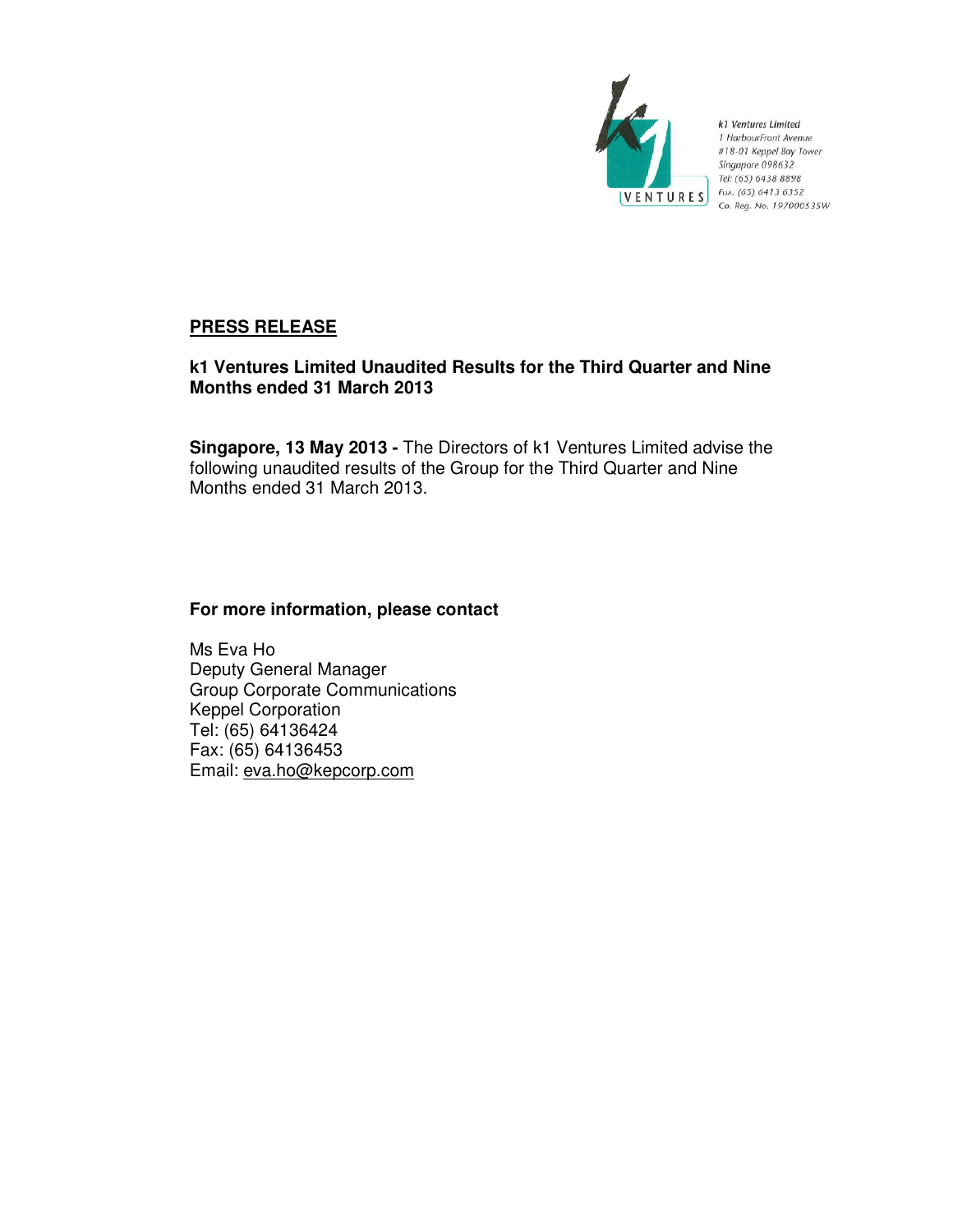## **K1 VENTURES LIMITED**

Co. Reg. No. 197000535W (Incorporated in the Republic of Singapore)

# **THIRD QUARTER 2013 FINANCIAL STATEMENTS**

## **TABLE OF CONTENTS**

| Paragraph      | <b>Description</b>                             | Page     |
|----------------|------------------------------------------------|----------|
|                | <b>FINANCIAL STATEMENTS</b>                    | $1 - 14$ |
| 1              | GROUP PROFIT AND LOSS ACCOUNT                  | 1        |
| $\overline{c}$ | CONSOLIDATED STATEMENT OF COMPREHENSIVE INCOME | 3        |
| 3              | <b>BALANCE SHEETS</b>                          | 4        |
| 4              | STATEMENTS OF CHANGES IN EQUITY                | 6        |
| 5              | CONSOLIDATED STATEMENT OF CASH FLOWS           | 8        |
| 6              | <b>AUDIT</b>                                   | 9        |
| 7              | <b>AUDITORS' REPORT</b>                        | 9        |
| 8              | <b>ACCOUNTING POLICIES</b>                     | 9        |
| 9              | CHANGES IN THE ACCOUNTING POLICIES             | 9        |
| 10             | REVIEW OF GROUP PERFORMANCE                    | 9        |
| 11             | <b>VARIANCE FROM FORECAST STATEMENT</b>        | 10       |
| 12             | <b>PROSPECTS</b>                               | 10       |
| 13             | <b>DIVIDEND</b>                                | 10       |
| 14             | <b>SEGMENT ANALYSIS</b>                        | 11       |
| 15             | REVIEW OF SEGMENT PERFORMANCE                  | 13       |
| 16             | INTERESTED PERSON TRANSACTIONS                 | 13       |
|                | <b>CONFIRMATION BY THE BOARD</b>               | 14       |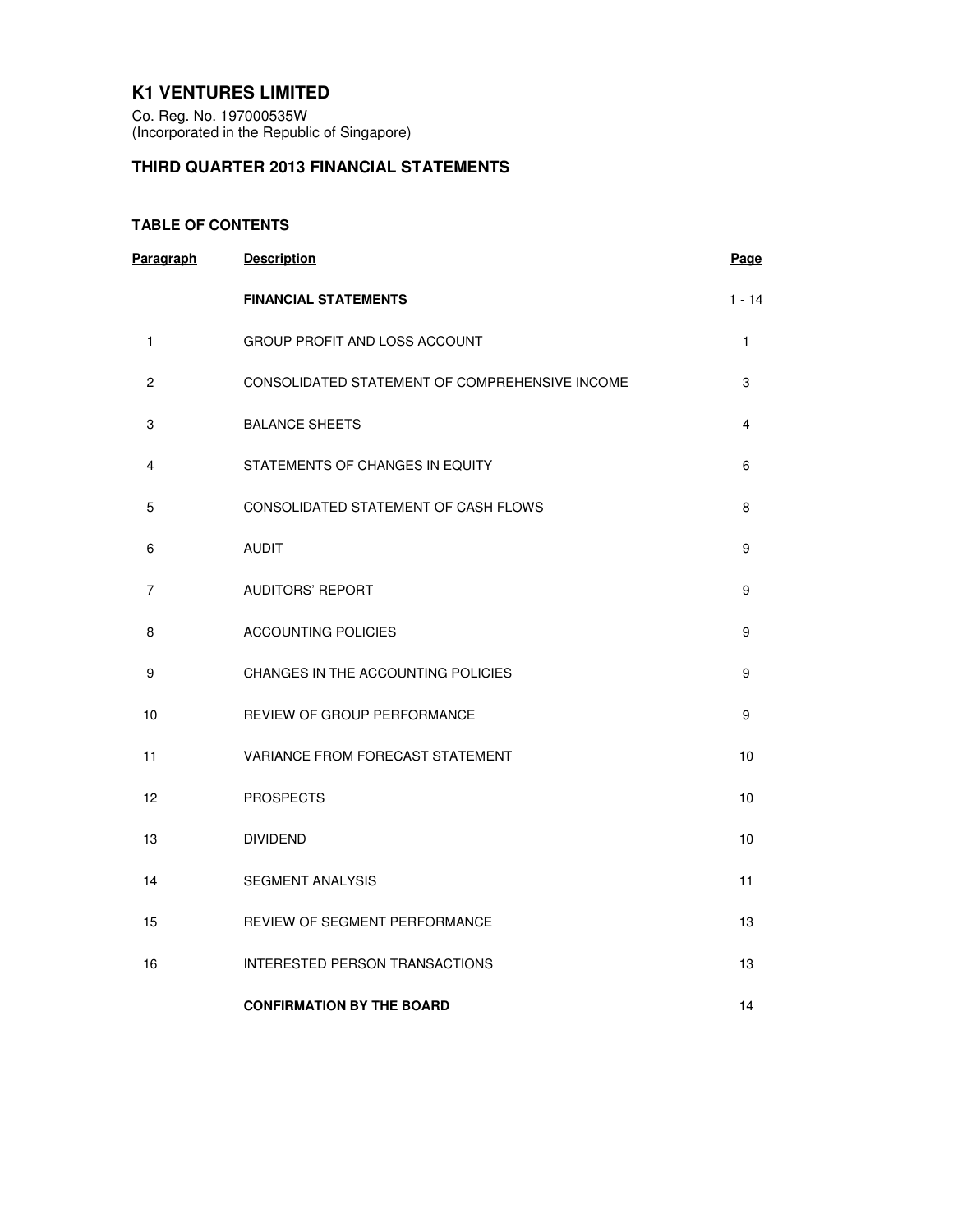## **K1 VENTURES LIMITED**

## **THIRD QUARTER 2013 FINANCIAL STATEMENTS**

#### **UNAUDITED RESULTS FOR THIRD QUARTER AND NINE MONTHS ENDED 31 MARCH 2013**

The Directors of **k1 Ventures Limited** advise the following unaudited results of the Group for the third quarter and nine months ended 31 March 2013.

# **1. GROUP PROFIT AND LOSS ACCOUNT**

**for the third quarter and nine months ended 31 March 2013** 

|                                                                |                | 1 Jan 13<br>to      | 1 Jan 12<br>to      |               | 1 Jul 12<br>to        | 1 Jul 11<br>to        |                 |
|----------------------------------------------------------------|----------------|---------------------|---------------------|---------------|-----------------------|-----------------------|-----------------|
|                                                                | <b>Note</b>    | 31 Mar 13<br>\$'000 | 31 Mar 12<br>\$'000 | $+$ /(-) %    | 31 Mar 13<br>\$'000   | 31 Mar 12<br>\$'000   | $+/(-)$ %       |
| Revenue                                                        | 1a             | 22,421              | 21,801              | 2.8           | 90,666                | 56,429                | 60.7            |
| Raw materials and<br>consumables used<br>Net carrying value of |                | (5,806)             | (1,433)             | 305.2         | (12, 494)             | (3.021)               | 313.6           |
| investment disposed                                            |                |                     |                     |               |                       | (328)                 | NM              |
| Staff costs<br>Depreciation and amortisation                   |                | (2, 257)            | (1,581)<br>(7, 383) | 42.8<br>(9.3) | (6, 805)<br>(19, 675) | (6.863)               | (0.8)<br>(13.5) |
| Other operating expenses                                       |                | (6,695)<br>(4, 166) | (4,547)             | (8.4)         | (13,679)              | (22, 751)<br>(16,105) | (15.1)          |
| <b>Operating profit</b>                                        |                | 3,497               | 6,857               | (49.0)        | 38,013                | 7,361                 | 416.4           |
| Finance expenses                                               |                | (2,699)             | (2,794)             | (3.4)         | (8, 194)              | (8, 414)              | (2.6)           |
| Foreign exchange gain/(loss)<br>Share of results of associated |                | 44                  | (61)                | <b>NM</b>     | 24                    | 106                   | (77.4)          |
| company and joint ventures                                     |                | 2,049               | 2,777               | (26.2)        | 5,937                 | 7,145                 | (16.9)          |
| <b>Profit before taxation</b>                                  |                | 2,891               | 6,779               | (57.4)        | 35,780                | 6,198                 | 477.3           |
| Taxation                                                       |                | (1, 372)            | 6                   | <b>NM</b>     | (3,863)               | 42,521                | <b>NM</b>       |
| Profit for the period                                          |                | 1,519               | 6,785               | (77.6)        | 31,917                | 48,719                | (34.5)          |
| Attributable to:                                               |                |                     |                     |               |                       |                       |                 |
| Shareholders of the Company                                    |                | 1,389               | 6,629               | (79.0)        | 31,601                | 48,963                | (35.5)          |
| Non-controlling interests                                      |                | 130                 | 156                 | (16.7)        | 316                   | (244)                 | <b>NM</b>       |
|                                                                |                | 1,519               | 6,785               | (77.6)        | 31,917                | 48,719                | (34.5)          |
| <b>EBITDA*</b>                                                 |                | 12,285              | 16,956              | (27.5)        | 63,649                | 37,363                | 70.4            |
| Profit per ordinary share                                      |                |                     |                     |               |                       |                       |                 |
| - basic                                                        | 1 <sub>d</sub> | 0.06 cts            | $0.31$ cts          | (80.6)        | $1.46$ cts            | 2.26 cts              | (35.4)          |
| - diluted                                                      | 1 <sub>d</sub> | $0.06$ cts          | $0.31$ cts          | (80.6)        | $1.46$ cts            | 2.26 cts              | (35.4)          |

\* EBITDA is defined as profit before tax, finance expenses, depreciation and amortisation.

\*\* NM - Not meaningful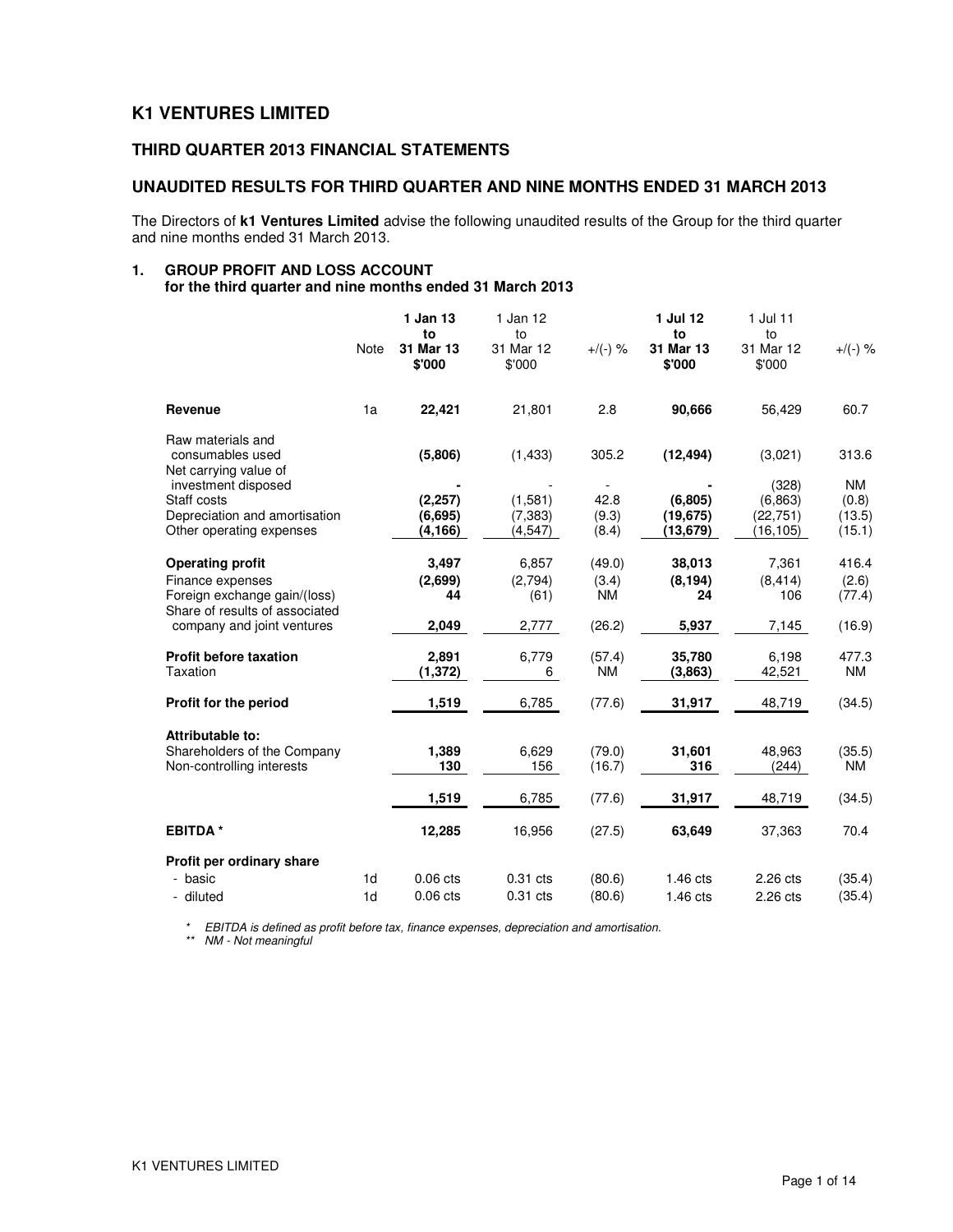## **NOTES TO GROUP PROFIT AND LOSS ACCOUNT**

## 1a. Breakdown of revenue

|                                     | 1 Jan 13<br>to<br>31 Mar 13<br>\$'000 | 1 Jan 12<br>to<br>31 Mar 12<br>\$'000 | $+/(-)$<br>$\%$ | 1 Jul 12<br>to<br>31 Mar 13<br>\$'000 | 1 Jul 11<br>To<br>31 Mar 12<br>\$'000 | $+$ /(-)<br>$\frac{1}{\sqrt{2}}$ |
|-------------------------------------|---------------------------------------|---------------------------------------|-----------------|---------------------------------------|---------------------------------------|----------------------------------|
| Revenue from transportation leasing | 18,193                                | 12,626                                | 44.1            | 48.317                                | 36.181                                | 33.5                             |
| Proceeds from sale of investments   | 3                                     | 19                                    | (84.2)          | 3                                     | 169                                   | (98.2)                           |
| Investment income                   | 2,917                                 | 6,726                                 | (56.6)          | 36.932                                | 12,019                                | 207.3                            |
| Interest income from:               |                                       |                                       |                 |                                       |                                       |                                  |
| - Related parties                   |                                       | ٠                                     | <b>NM</b>       | 3                                     | 13                                    | (76.9)                           |
| - Others                            | 15                                    | 11                                    | 36.4            | 38                                    | 27                                    | 40.7                             |
| <b>Others</b>                       | 1,292                                 | 2,419                                 | (46.6)          | 5,373                                 | 8,020                                 | (33.0)                           |
|                                     | 22.421                                | 21,801                                | 2.8             | 90,666                                | 56.429                                | 60.7                             |

1b. Pre-tax profit of the Group is arrived at after crediting/(charging) the following:

|                                                                             | 1 Jan 13<br>to<br>31 Mar 13<br>\$'000 | 1 Jan 12<br>to<br>31 Mar 12<br>\$'000 | $+$ /(-)<br>$\%$ | 1 Jul 12<br>to<br>31 Mar 13<br>\$'000 | 1 Jul 11<br>To<br>31 Mar 12<br>\$'000 | $+$ /(-)<br>$\%$ |
|-----------------------------------------------------------------------------|---------------------------------------|---------------------------------------|------------------|---------------------------------------|---------------------------------------|------------------|
| Profit on disposal of fixed assets                                          | 352                                   | 1.355                                 | (74.0)           | 2,589                                 | 5.111                                 | (49.3)           |
| Profit/(loss) on sale of investments<br>Write-back of provision/(provision) | 3                                     | 19                                    | (84.2)           | 3                                     | (159)                                 | <b>NM</b>        |
| for doubtful debts                                                          | 15                                    | (59)                                  | ΝM               | 21                                    | (93)                                  | ΝM               |

1c. There was no material adjustment for under or over provision of tax in respect of prior years.

## 1d. Profit per ordinary share

|                                                                                              | <b>GROUP</b>   |                |                          | <b>GROUP</b>   |                |                          |
|----------------------------------------------------------------------------------------------|----------------|----------------|--------------------------|----------------|----------------|--------------------------|
|                                                                                              | 1 Jan 13<br>to | 1 Jan 12<br>to | $+$ /(-)                 | 1 Jul 12<br>tο | 1 Jul 11<br>to | $+/(-)$<br>$\frac{9}{6}$ |
|                                                                                              | 31 Mar 13      | 31 Mar 12      | %                        | 31 Mar 13      | 31 Mar 12      |                          |
| Profit per ordinary share of the Group based on net<br>profit attributable to shareholders:- |                |                |                          |                |                |                          |
| Based on weighted average number of shares<br>(i)                                            | $0.06$ cts     | $0.31$ cts     | (80.6)                   | $1.46$ cts     | $2.26$ cts     | (35.4)                   |
| - Weighted average number of shares ('000)                                                   | 2,165,618      | 2,165,618      | $\overline{\phantom{0}}$ | 2,165,618      | 2,165,618      | $\overline{\phantom{a}}$ |
| On a fully diluted basis<br>(ii)                                                             | $0.06$ cts     | $0.31$ cts     | (80.6)                   | $1.46$ cts     | $2.26$ cts     | (35.4)                   |
| - Adjusted weighted average number of shares<br>(000)                                        | 2,165,618      | 2.165.618      |                          | 2,165,618      | 2.165.618      |                          |

1e. There was no extraordinary item during the period.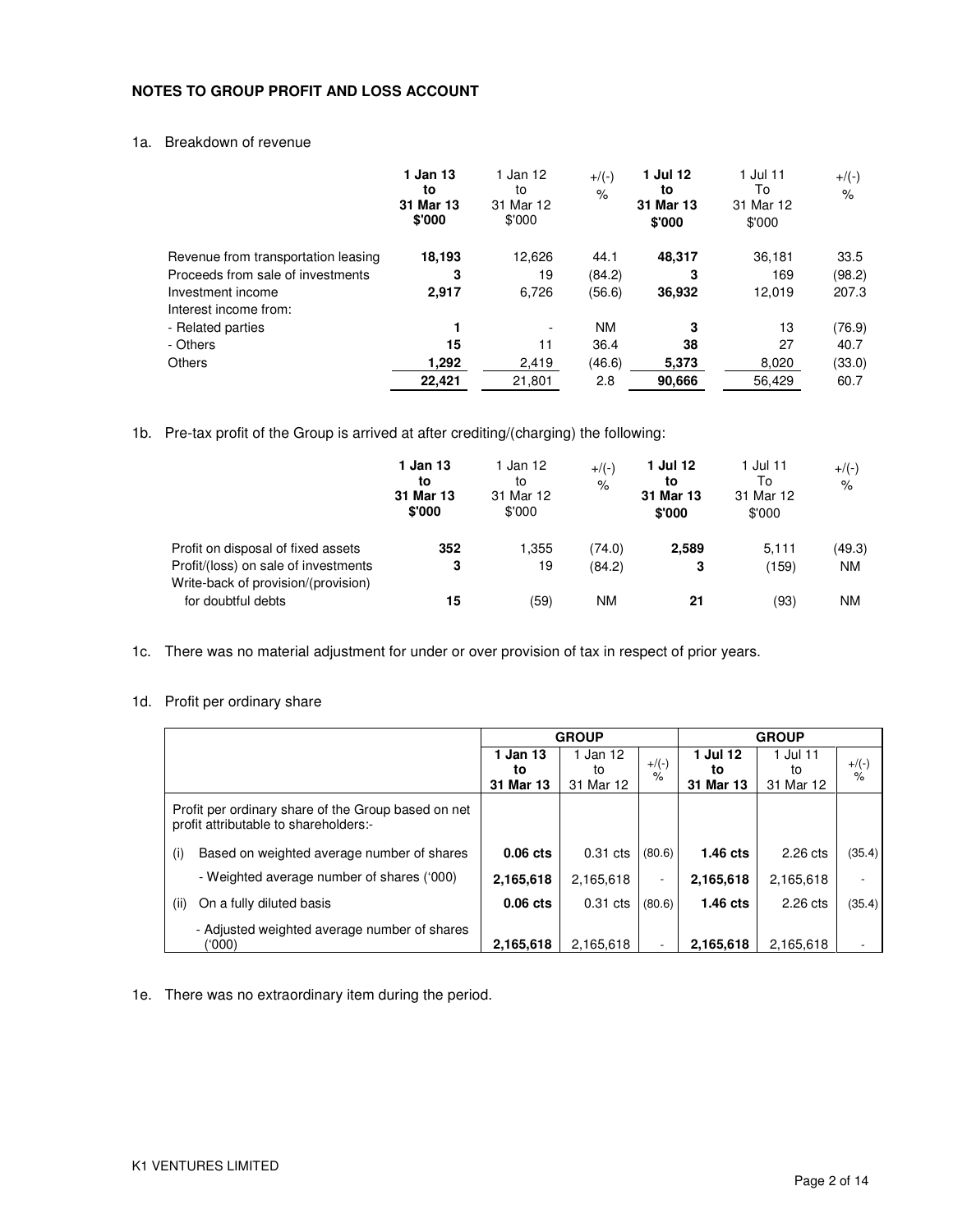#### **2. CONSOLIDATED STATEMENT OF COMPREHENSIVE INCOME for the third quarter and nine months ended 31 March 2013**

|                                                                                                                              | 1 Jan 13<br>to<br>31 Mar 13<br>\$'000 | 1 Jan 12<br>to<br>31 Mar 12<br>\$'000 | $+$ /(-)<br>$\%$ | 1 Jul 12<br>to<br>31 Mar 13<br>\$'000 | 1 Jul 11<br>to<br>31 Mar 12<br>\$'000 | $+/(-)$<br>$\%$ |
|------------------------------------------------------------------------------------------------------------------------------|---------------------------------------|---------------------------------------|------------------|---------------------------------------|---------------------------------------|-----------------|
| Profit for the period                                                                                                        | 1,519                                 | 6,785                                 | (77.6)           | 31,917                                | 48,719                                | (34.5)          |
| Items that may be reclassified<br>subsequently to profit or loss:<br>Fair value changes on available-for-sale<br>investments | 1,397                                 | (8, 217)                              | <b>NM</b>        | 6,370                                 | (11, 432)                             | <b>NM</b>       |
| Fair value changes on available-for-sale<br>assets realised & transferred to<br>profit and loss account                      |                                       |                                       |                  | (765)                                 | 89                                    | <b>NM</b>       |
| Exchange differences arising on<br>consolidation                                                                             | 5.138                                 | (11, 374)                             | <b>NM</b>        | (6, 475)                              | 8,504                                 | <b>NM</b>       |
| Share of other comprehensive<br>income/(expense)                                                                             | 58                                    | 15                                    | 286.7            | 155                                   | (353)                                 | <b>NM</b>       |
| Other comprehensive income/<br>(expense) for the period                                                                      | 6,593                                 | (19, 576)                             | <b>NM</b>        | (715)                                 | (3, 192)                              | (77.6)          |
| Total comprehensive income/<br>(expense) for the period                                                                      | 8,112                                 | (12, 791)                             | <b>NM</b>        | 31,202                                | 45,527                                | (31.5)          |
| Attributable to:                                                                                                             |                                       |                                       |                  |                                       |                                       |                 |
| Shareholders of the Company                                                                                                  | 7,482                                 | (11,609)                              | <b>NM</b>        | 31,491                                | 44,818                                | (29.7)          |
| Non-controlling interests                                                                                                    | 630                                   | (1, 182)                              | <b>NM</b>        | (289)                                 | 709                                   | <b>NM</b>       |
|                                                                                                                              | 8,112                                 | (12, 791)                             | <b>NM</b>        | 31,202                                | 45,527                                | (31.5)          |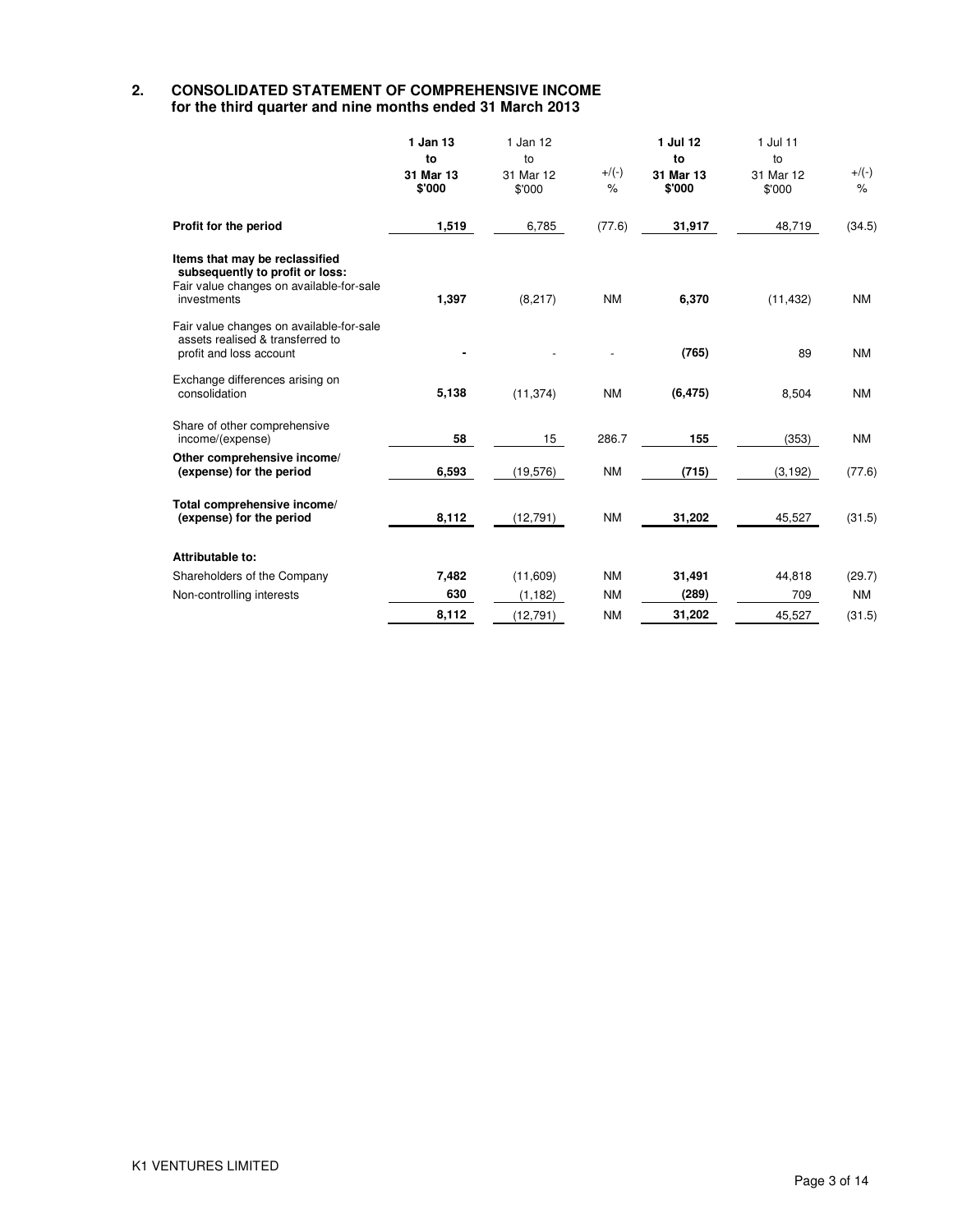#### **3. BALANCE SHEETS as at 31 March 2013**

|                                                             | Group               |                     |                     | Company             |  |
|-------------------------------------------------------------|---------------------|---------------------|---------------------|---------------------|--|
|                                                             | As at               | As at               | As at               | As at               |  |
|                                                             | 31 Mar 13<br>\$'000 | 30 Jun 12<br>\$'000 | 31 Mar 13<br>\$'000 | 30 Jun 12<br>\$'000 |  |
| Share capital                                               | 196,439             | 196,439             | 196,439             | 196,439             |  |
| <b>Reserves</b>                                             | 162,936             | 142,273             | 121,817             | 118,707             |  |
| Share capital & reserves                                    | 359,375             | 338,712             | 318,256             | 315,146             |  |
| <b>Non-controlling interests</b>                            | 30,944              | 31,233              |                     |                     |  |
| Capital employed                                            | 390,319             | 369,945             | 318,256             | 315,146             |  |
| <b>Represented by:</b>                                      |                     |                     |                     |                     |  |
| <b>Fixed assets</b>                                         | 191,775             | 184,830             |                     |                     |  |
| <b>Subsidiaries</b>                                         |                     |                     | 273,504             | 295,685             |  |
| Associated company and joint ventures                       | 64,771              | 63,198              |                     |                     |  |
| <b>Investments</b>                                          | 204,755             | 197,279             | 16,644              | 17,960              |  |
| Other assets                                                | 4,805               | 5,932               |                     |                     |  |
| <b>Intangibles</b>                                          | 112,920             | 115,895             |                     |                     |  |
|                                                             | 579,026             | 567,134             | 290,148             | 313,645             |  |
| <b>Current assets</b><br><b>Stocks</b><br>Amounts due from: | 4,654               | 10,120              |                     |                     |  |
| - subsidiaries                                              |                     |                     | 3                   | 9                   |  |
| Debtors                                                     | 8,438               | 5,974               | 22                  | 22                  |  |
| Bank balances, deposits & cash                              | 49,550              | 41,446              | 29,048              | 2,868               |  |
|                                                             | 62,642              | 57,540              | 29,073              | 2,899               |  |
|                                                             |                     |                     |                     |                     |  |
| <b>Current liabilities</b><br>Creditors                     | 11,289              | 9,882               | 429                 | 780                 |  |
| Amounts due to:                                             |                     |                     |                     |                     |  |
| - subsidiaries                                              |                     |                     | 536                 | 588                 |  |
| - associated company and joint ventures                     | 42                  | 258                 |                     |                     |  |
| Term loans                                                  | 1,488               | 1,518               |                     |                     |  |
| Provision for taxation                                      | 307                 | 3,683               |                     |                     |  |
|                                                             | 13,126              | 15,341              | 965                 | 1,368               |  |
| <b>Net current assets</b>                                   | 49,516              | 42,199              | 28,108              | 1,531               |  |
| <b>Non-current liabilities</b>                              |                     |                     |                     |                     |  |
| Term loans                                                  | 144,371             | 148,396             |                     |                     |  |
| Deferred liabilities                                        | 972                 | 715                 |                     |                     |  |
| Deferred taxation                                           | 92,880              | 90,277              |                     | 30                  |  |
|                                                             | 238,223             | 239,388             |                     | 30                  |  |
| <b>Net assets</b>                                           | 390,319             | 369,945             | 318,256             | 315,146             |  |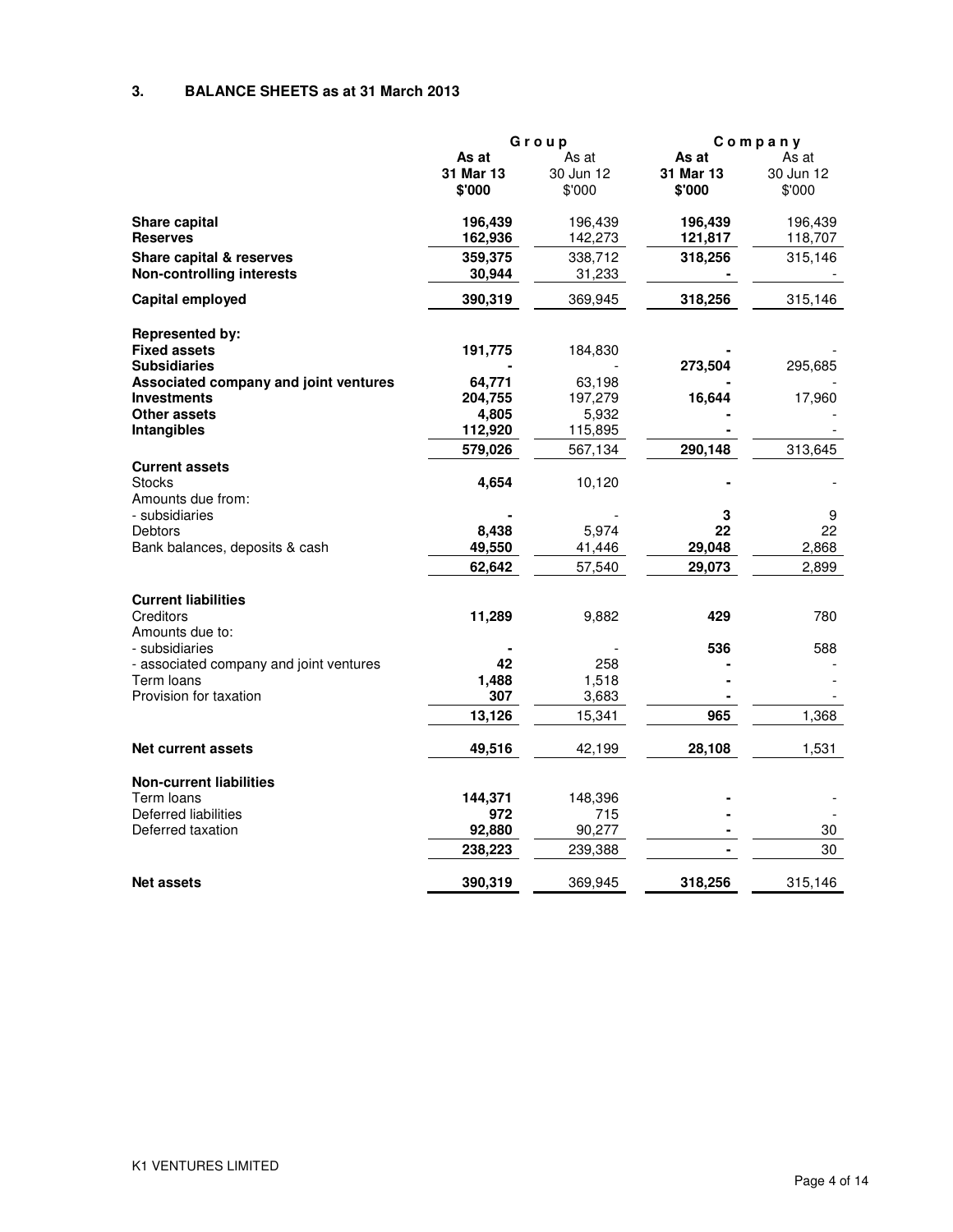#### **NOTES TO BALANCE SHEETS**

- 3a. Group's borrowings and debt securities
	- (i) Amount repayable in one year or less, or on demand

| As at 31 Mar 13 |                  | As at 30 Jun 12 |           |  |
|-----------------|------------------|-----------------|-----------|--|
| <b>Secured</b>  | <b>Unsecured</b> | Secured         | Unsecured |  |
| \$'000          | \$'000           | \$'000          | \$'000    |  |
| 1.488           |                  | 1.518           | -         |  |

#### (ii) Amount repayable after one year

| As at 31 Mar 13 |                  | As at 30 Jun 12 |           |
|-----------------|------------------|-----------------|-----------|
| <b>Secured</b>  | <b>Unsecured</b> | Secured         | Unsecured |
| \$'000          | \$'000           | \$'000          | \$'000    |
| 144,371         |                  | 148,396         | -         |

#### (iii) Details of any collateral

The term loans pertain to debt financing taken up by Helm and are pledged against the assets of Helm. The net book value of the fixed assets and other assets pledged to financial institutions amounted to \$286 million (30 June 2012: \$291 million).

#### 3b. Net asset value

|                                                                                             |                  | <b>GROUP</b>     |            | <b>COMPANY</b>   |                  |           |  |
|---------------------------------------------------------------------------------------------|------------------|------------------|------------|------------------|------------------|-----------|--|
|                                                                                             | As at            | As at            |            | As at            | As at            |           |  |
|                                                                                             | 31 Mar 13        | 30 Jun 12        | $+$ /(-)%  | 31 Mar 13        | 30 Jun 12        | $+/(-)$ % |  |
| Net asset value<br>per ordinary share #<br>Net tangible asset value<br>per ordinary share # | \$0.17<br>\$0.12 | \$0.16<br>\$0.11 | 6.3<br>9.1 | \$0.15<br>\$0.15 | \$0.15<br>\$0.15 |           |  |

# Based on issued share capital of 2,165,618,003 ordinary shares as at the end of the financial period (30 June 2012: 2,165,618,003).

#### 3c. Balance sheet review

Group shareholders' funds increased from \$338.7 million at 30 June 2012 to \$359.4 million at 31 March 2013. The increase was attributable to profit for the period of \$31.6 million and an increase in fair value of the Group's investment in McMoRan Exploration Co. ("MMR"), offset in part by a dividend paid to shareholders in November 2012 of \$10.8 million, and an unrealized currency translation loss of \$5.8 million.

Group total assets of \$641.7 million at 31 March 2013 increased by \$17.0 million compared to the previous year end as a result of cash distributions received from investments and the upward revaluation of the Group's investment in MMR partially offset by the depreciation of fixed assets and the impact of currency movements. The increase in fixed assets was mostly attributable to purchases of rail equipment and locomotive upgrades related to Helm.

Group total liabilities of \$251.3 million at 31 March 2013 were \$3.4 million lower than the previous year end principally due to currency movements and a decrease in provision for taxation, partially offset by an increase in deferred taxation.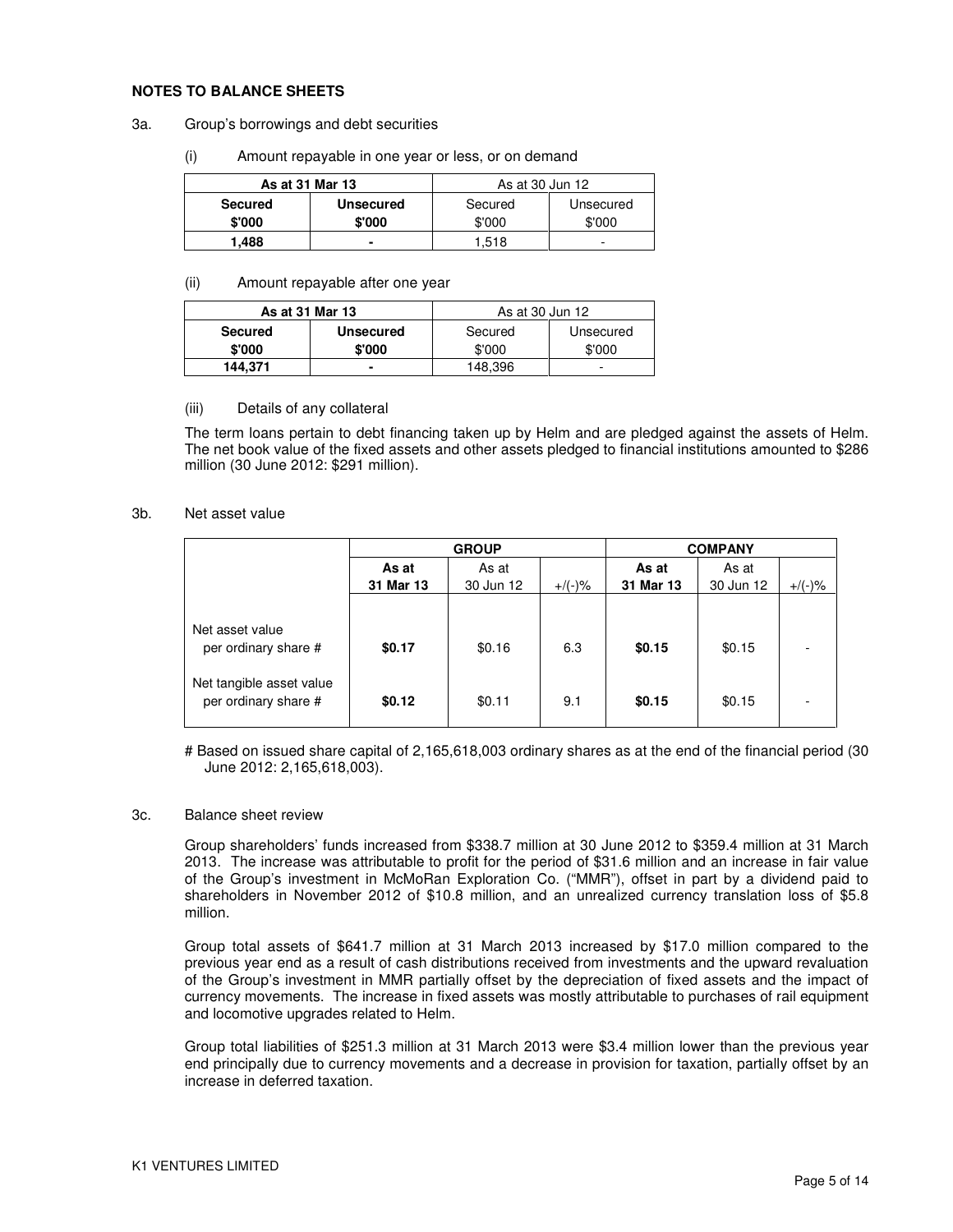#### **4. STATEMENTS OF CHANGES IN EQUITY for the third quarter and nine months ended 31 March 2013**

## 4a. Group Statement of Changes in Equity

|                                                                  | Attributable to equity holders of the Company |                 |                              |                 |                 |                  |           |
|------------------------------------------------------------------|-----------------------------------------------|-----------------|------------------------------|-----------------|-----------------|------------------|-----------|
|                                                                  |                                               |                 | Foreign                      |                 |                 |                  |           |
|                                                                  |                                               |                 | <b>Exchange</b>              |                 | Share           | Non-             |           |
|                                                                  | Share                                         | Capital         | Translation                  | Revenue         | Capital &       | controlling      | Capital   |
|                                                                  | Capital                                       | <b>Reserves</b> | <u>Account</u>               | <b>Reserves</b> | <b>Reserves</b> | <b>Interests</b> | Employed  |
|                                                                  | \$'000                                        | \$'000          | \$'000                       | \$'000          | \$'000          | \$'000           | \$'000    |
| 2013                                                             |                                               |                 |                              |                 |                 |                  |           |
| As at 1 July 2012                                                | 196,439                                       | 8,873           | (72, 450)                    | 205,850         | 338,712         | 31,233           | 369,945   |
| Total comprehensive income/<br>(expense) for first half          |                                               |                 |                              |                 |                 |                  |           |
| Profit for first half                                            |                                               |                 |                              | 30,212          | 30,212          | 186              | 30,398    |
| Other comprehensive income/(expense)*                            |                                               | 4,286           | (10, 489)                    |                 | (6, 203)        | (1, 105)         | (7, 308)  |
| Total comprehensive income/                                      |                                               |                 |                              |                 |                 |                  |           |
| (expense) for first half                                         |                                               | 4,286           | (10,489)                     | 30,212          | 24,009          | (919)            | 23,090    |
| Transactions with equity holders,                                |                                               |                 |                              |                 |                 |                  |           |
| recorded directly in equity                                      |                                               |                 |                              |                 |                 |                  |           |
| Dividend paid                                                    |                                               |                 | $\qquad \qquad \blacksquare$ | (10, 828)       | (10, 828)       |                  | (10, 828) |
| As at 31 December 2012                                           | 196,439                                       | 13,159          | (82, 939)                    | 225,234         | 351,893         | 30,314           | 382,207   |
| Total comprehensive income for third<br>quarter                  |                                               |                 |                              |                 |                 |                  |           |
| Profit for third quarter                                         |                                               |                 |                              | 1,389           | 1,389           | 130              | 1,519     |
| Other comprehensive income*                                      |                                               | 1,443           | 4,650                        |                 | 6,093           | 500              | 6,593     |
| Total comprehensive income for third                             |                                               |                 |                              |                 |                 |                  |           |
| quarter                                                          |                                               | 1,443           | 4,650                        | 1,389           | 7,482           | 630              | 8,112     |
|                                                                  |                                               |                 |                              |                 |                 |                  |           |
| As at 31 March 2013                                              | 196,439                                       | 14,602          | (78,289)                     | 226,623         | 359,375         | 30,944           | 390,319   |
| 2012                                                             |                                               |                 |                              |                 |                 |                  |           |
| As at 1 July 2011                                                | 196,439                                       | 19,421          | (81, 726)                    | 204,827         | 338,961         | 41,323           | 380,284   |
| Total comprehensive (expense)/<br>income for first half          |                                               |                 |                              |                 |                 |                  |           |
| Profit/(loss) for first half                                     |                                               |                 |                              | 42,334          | 42,334          | (400)            | 41,934    |
| Other comprehensive (expense)/income*                            |                                               | (3, 421)        | 17,514                       |                 | 14,093          | 2,291            | 16,384    |
| Total comprehensive (expense)/                                   |                                               |                 |                              |                 |                 |                  |           |
| income for first half                                            |                                               | (3, 421)        | 17,514                       | 42,334          | 56,427          | 1,891            | 58,318    |
| Transactions with equity holders,<br>recorded directly in equity |                                               |                 |                              |                 |                 |                  |           |
| Dividend paid                                                    |                                               |                 |                              | (10, 828)       | (10, 828)       |                  | (10, 828) |
| As at 31 December 2011                                           | 196,439                                       | 16,000          | (64, 212)                    | 236,333         | 384,560         | 43,214           | 427,774   |
|                                                                  |                                               |                 |                              |                 |                 |                  |           |
| Total comprehensive (expense)/                                   |                                               |                 |                              |                 |                 |                  |           |
| income for third quarter                                         |                                               |                 |                              |                 |                 |                  |           |
| Profit for third quarter                                         |                                               |                 |                              | 6,629           | 6,629           | 156              | 6,785     |
| Other comprehensive expense*                                     |                                               | (8, 205)        | (10, 033)                    |                 | (18, 238)       | (1, 338)         | (19, 576) |
| Total comprehensive (expense)/<br>income for third quarter       |                                               | (8, 205)        | (10, 033)                    | 6,629           | (11,609)        | (1, 182)         | (12, 791) |
|                                                                  |                                               |                 |                              |                 |                 |                  |           |
| As at 31 March 2012                                              | 196,439                                       | 7,795           | (74, 245)                    | 242,962         | 372,951         | 42,032           | 414,983   |

\* Details of other comprehensive income / (expense) have been included in the consolidated statement of comprehensive income.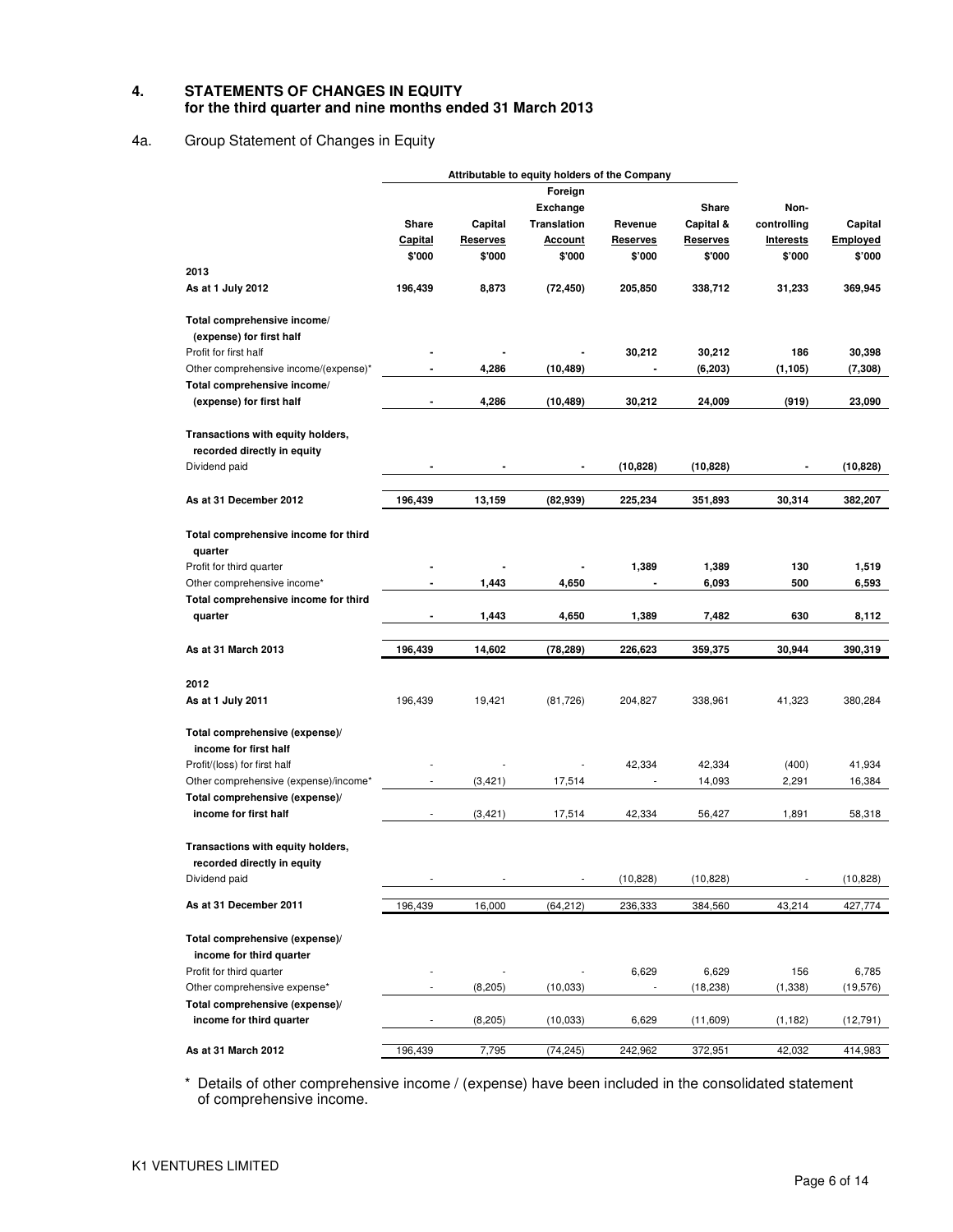#### 4b. Company Statement of Changes in Equity

|                                                                  | Share                    | Capital         | Revenue         |           |
|------------------------------------------------------------------|--------------------------|-----------------|-----------------|-----------|
|                                                                  | <b>Capital</b>           | <b>Reserves</b> | <b>Reserves</b> | Total     |
|                                                                  | \$'000                   | \$'000          | \$'000          | \$'000    |
|                                                                  |                          |                 |                 |           |
| 2013                                                             |                          |                 |                 |           |
| As at 1 July 2012                                                | 196,439                  | (295)           | 119,002         | 315,146   |
|                                                                  |                          |                 |                 |           |
| Total comprehensive (expense)/income for first half              |                          |                 |                 |           |
| Profit for first half                                            |                          |                 | 2,562           | 2,562     |
| Other comprehensive expense                                      |                          | (1, 316)        |                 | (1,316)   |
| Total comprehensive (expense)/income for first half              |                          | (1, 316)        | 2,562           | 1,246     |
|                                                                  |                          |                 |                 |           |
| Transactions with equity holders,                                |                          |                 |                 |           |
| recorded directly in equity                                      |                          |                 |                 |           |
| Dividend paid                                                    |                          |                 | (10, 828)       | (10, 828) |
|                                                                  |                          |                 |                 |           |
| As at 31 December 2012                                           | 196,439                  | (1,611)         | 110,736         | 305,564   |
|                                                                  |                          |                 |                 |           |
| Total comprehensive income for third quarter                     |                          |                 |                 |           |
| Profit for third quarter                                         |                          |                 | 12,692          | 12,692    |
| As at 31 March 2013                                              | 196,439                  | (1,611)         | 123,428         | 318,256   |
|                                                                  |                          |                 |                 |           |
|                                                                  |                          |                 |                 |           |
|                                                                  |                          |                 |                 |           |
| 2012<br>As at 1 July 2011                                        |                          |                 |                 |           |
|                                                                  | 196,439                  | (1,590)         | 89,357          | 284,206   |
| Total comprehensive income for first half                        |                          |                 |                 |           |
| Profit for first half                                            |                          |                 | 41,084          | 41,084    |
| Other comprehensive income                                       |                          | 2,389           |                 | 2,389     |
| Total comprehensive income for first half                        | $\overline{\phantom{a}}$ | 2,389           | 41,084          | 43,473    |
|                                                                  |                          |                 |                 |           |
| Transactions with equity holders,<br>recorded directly in equity |                          |                 |                 |           |
|                                                                  |                          |                 |                 |           |
| Dividend paid                                                    |                          |                 | (10,828)        | (10, 828) |
| As at 31 December 2011                                           | 196,439                  | 799             | 119,613         | 316,851   |
|                                                                  |                          |                 |                 |           |
| Total comprehensive (expense)/income for third quarter           |                          |                 |                 |           |
| Profit for third quarter                                         |                          |                 | 383             | 383       |
| Other comprehensive expense                                      |                          | (800)           |                 | (800)     |
| Total comprehensive (expense)/income for third quarter           |                          | (800)           | 383             | (417)     |
|                                                                  |                          |                 |                 |           |
| As at 31 March 2012                                              | 196,439                  | (1)             | 119,996         | 316,434   |

#### 4c. Share capital

Since 31 December 2012, there was no issue of ordinary shares by the Company. As at 31 March 2013, there were no unexercised options for unissued ordinary shares (31 March 2012: nil) under the k1 Ventures Share Option Scheme 2000.

The issued share capital of the Company as at 31 March 2013 was 2,165,618,003 ordinary shares (30 June 2012: 2,165,618,003 shares).

As at 31 March 2013, the Company was not holding any treasury shares (31 March 2012: nil).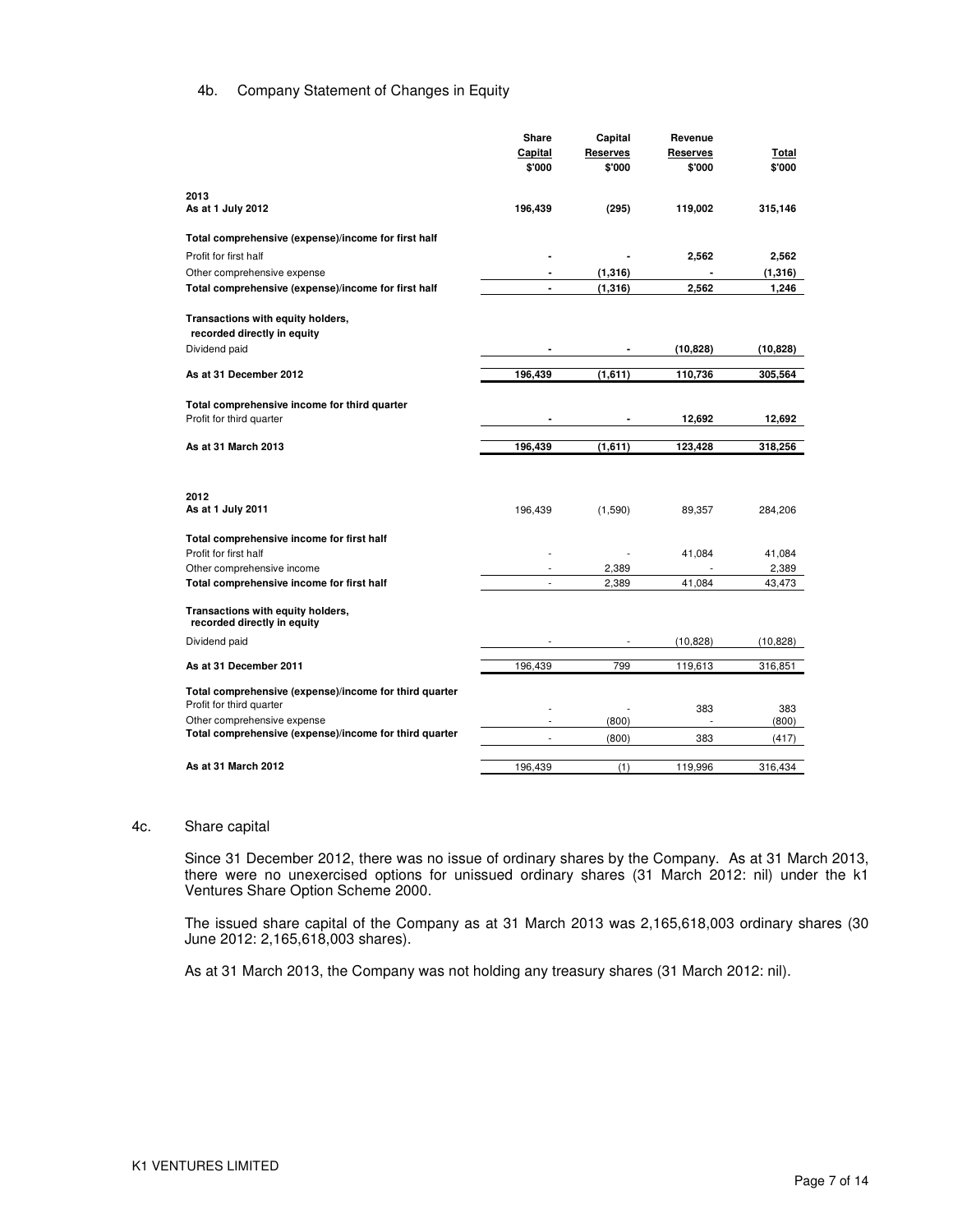# **5. CONSOLIDATED STATEMENT OF CASH FLOWS**

**for the third quarter and nine months ended 31 March 2013** 

|                                                                    |      | <b>Third Quarter</b> |           | Nine months |           |
|--------------------------------------------------------------------|------|----------------------|-----------|-------------|-----------|
|                                                                    |      | 1 Jan 13             | 1 Jan 12  | 1 Jul 12    | 1 Jul 11  |
|                                                                    | Note | to                   | to        | to          | to        |
|                                                                    |      | 31 Mar 13            | 31 Mar 12 | 31 Mar 13   | 31 Mar 12 |
|                                                                    |      | \$'000               | \$'000    | \$'000      | \$'000    |
| <b>CASH FLOWS FROM OPERATING ACTIVITIES</b>                        |      |                      |           |             |           |
| Operating profit                                                   |      | 3,497                | 6,857     | 38,013      | 7,361     |
| Adjustments:                                                       |      |                      |           |             |           |
| Depreciation and amortisation                                      |      | 6,695                | 7,383     | 19,675      | 22,751    |
| Amortised debt discount                                            |      | (478)                | (446)     | (1, 401)    | (1,318)   |
| Profit on disposal of fixed assets                                 |      | (352)                | (1, 355)  | (2,589)     | (5, 111)  |
| (Profit)/loss on sale of investments                               |      | (3)                  | (19)      | (3)         | 159       |
| Cash flow from operations before changes in working capital        |      | 9,359                | 12,420    | 53,695      | 23,842    |
| Working capital changes:                                           |      |                      |           |             |           |
| <b>Stocks</b>                                                      |      | 5,072                | 1,140     | 10,518      | 973       |
| <b>Debtors</b>                                                     |      | (2, 131)             | (611)     | (2, 553)    | (1,208)   |
| Creditors                                                          |      | (1, 228)             | (526)     | 1,590       | (695)     |
| Translation of foreign subsidiaries and others                     |      | 1,232                | (1,741)   | (700)       | 423       |
|                                                                    |      | 12,304               | 10,682    | 62,550      | 23,335    |
| Interest paid                                                      |      | (2, 374)             | (2, 295)  | (7, 190)    | (7, 384)  |
| Income taxes paid                                                  |      | (4, 435)             | (92)      | (6, 290)    | (7, 595)  |
| Net cash from operating activities                                 |      | 5,495                | 8,295     | 49,070      | 8,356     |
| <b>CASH FLOWS FROM INVESTING ACTIVITIES</b>                        |      |                      |           |             |           |
| Purchase of fixed assets                                           |      | (8,033)              | (322)     | (39, 642)   | (12,087)  |
| Proceeds from disposal of fixed assets                             |      | 878                  | 2,177     | 7,169       | 22,358    |
| Proceeds from distributions from associated                        |      |                      |           |             |           |
| company and joint venture                                          |      |                      |           | 3,234       |           |
| Net proceeds from disposal and capital distribution of investments |      | 14                   | 6,002     | 184         | 6,572     |
| Net cash (used in)/from investing activities                       |      | (7, 141)             | 7,857     | (29, 055)   | 16,843    |
| <b>CASH FLOWS FROM FINANCING ACTIVITIES</b>                        |      |                      |           |             |           |
| Repayment of term loans                                            |      | (372)                | (377)     | (1, 107)    | (1, 158)  |
| Dividend paid to shareholders of the Company                       |      |                      |           | (10, 828)   | (10, 828) |
| Net cash used in financing activities                              |      | (372)                | (377)     | (11, 935)   | (11,986)  |
| Net (decrease)/increase in cash and cash equivalents               |      | (2,018)              | 15,775    | 8,080       | 13,213    |
| Cash and cash equivalents as at beginning of period                |      | 51,524               | 37,698    | 41,446      | 40,093    |
|                                                                    |      |                      |           |             |           |
| Effects of exchange rate changes on cash and cash<br>equivalents   |      | 44                   | (61)      | 24          | 106       |
| Cash and cash equivalents at end of period                         | 5a   | 49,550               | 53,412    | 49,550      | 53,412    |

## **NOTES TO CONSOLIDATED STATEMENT OF CASH FLOWS**

5a. Bank balances, deposits and cash

|                                  | As at<br>31 Mar 13<br>\$'000 |        |
|----------------------------------|------------------------------|--------|
|                                  |                              |        |
| Bank balances, deposits and cash | 20.725                       | 51,722 |
| Deposits with related parties    | 28,825                       | 1,690  |
| Cash and cash equivalents        | 49,550                       | 53,412 |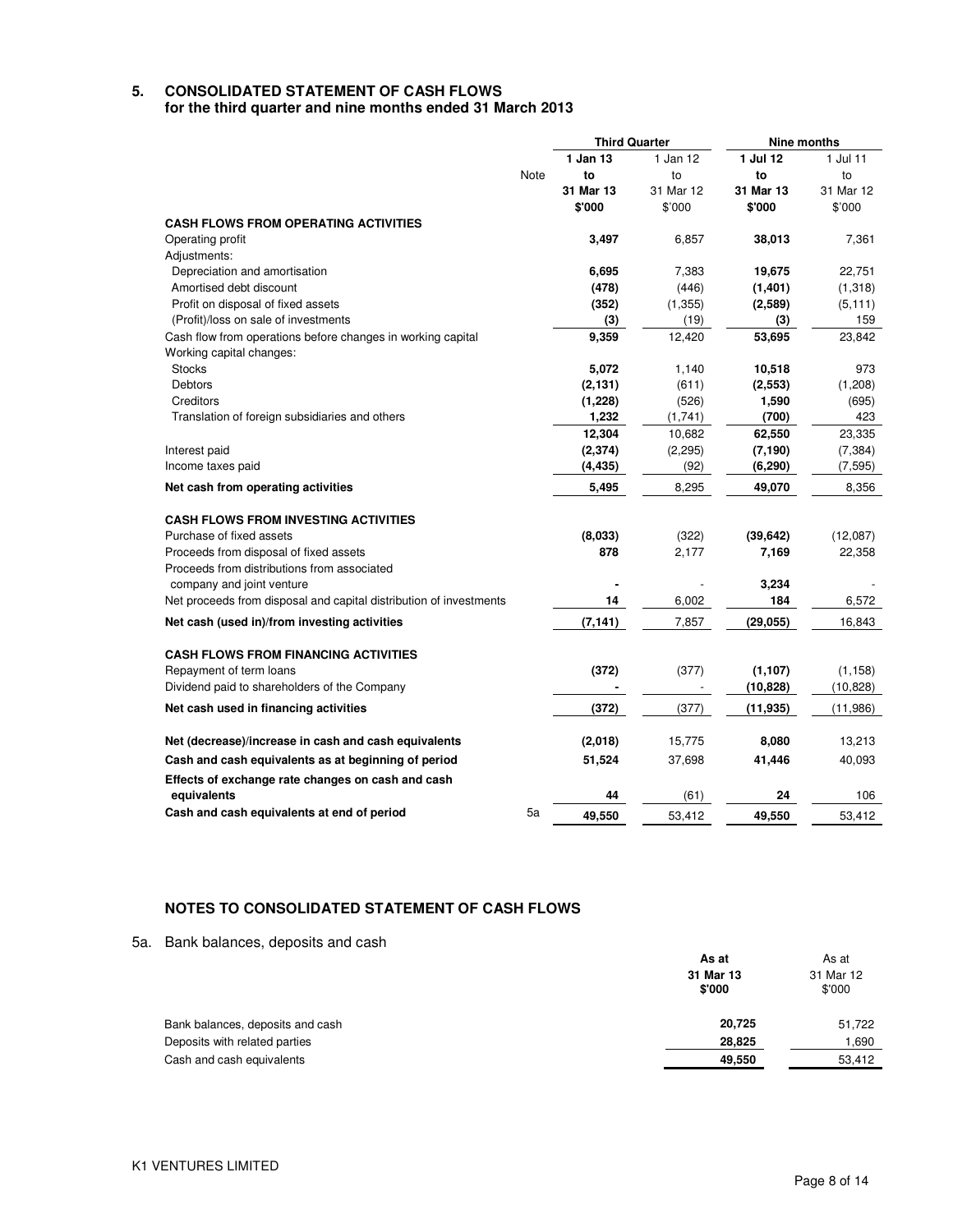#### **6. AUDIT**

The financial statements have not been audited nor reviewed by the Company's auditors.

#### **7. AUDITORS' REPORT**

Not applicable

#### **8. ACCOUNTING POLICIES**

Except as disclosed in paragraph 9 below, the Group has applied the same accounting policies and methods of computation in the financial statements for the current financial period compared with those of the audited financial statements as at 30 June 2012.

#### **9. CHANGES IN THE ACCOUNTING POLICIES**

The Group adopted the new/revised FRS and Interpretations of FRS ("INT FRS") that are effective for annual periods beginning on or after 1 July 2012. Changes to the Group's accounting policies have been made as required, in accordance with the transitional provisions in the respective FRS and INT FRS.

The following is the new or amended FRS that is relevant to the Group:

| Amendments to FRS 1  | Presentation of Items of Other Comprehensive Income |
|----------------------|-----------------------------------------------------|
| Amendments to FRS 12 | Deferred Taxes: Recovery of Underlying Assets       |

The adoption of the above FRS did not result in any substantial change to the Group's accounting policies nor any significant impact on the financial statements.

#### **10. REVIEW OF GROUP PERFORMANCE**

For the third quarter, Group revenue of \$22.4 million was \$620,000 above the comparable prior year quarter driven by transportation leasing related activities, offset in part by a decrease in investment income of \$3.8 million. Group operating profit was \$3.5 million for the quarter compared to \$6.9 million in the corresponding prior year period due to lower revenue from investments partially offset by an improvement in operating results at Helm, driven by a net profit of \$2.1 million from the sale of inventory and held for sale locomotives. Group EBITDA for third quarter of \$12.3 million decreased by \$4.7 million as compared to the prior year driven by lower investment income.

For the first nine months, Group revenue of \$90.7 million was \$34.2 million above the comparable prior year period due to an increase in investment income of \$24.9 million which was primarily attributable to a distribution from Knowledge Universe Holdings LLC ("KUH") of \$27.7 million. Revenue from transportation leasing related activities of \$53.7 million was \$9.5 million above the comparable prior year period due to the sale of inventory and held for sale locomotives as well as higher railcar leasing revenue partially offset by a decline in locomotive leasing revenue.

Group revenue includes gross proceeds from the sale of inventory and held for sale locomotives, with the cost of such equipment reflected in operating costs. In prior year interim reporting periods, Group revenue included the net profit from the sale of inventory and held for sale equipment. The change in presentation is consistent with the presentation of year end results and has no impact on Group operating results for the prior year period.

Group operating profit was \$38.0 million for the first nine months compared to \$7.4 million in the corresponding prior year period and at the pre-tax level Group profit was \$35.8 million compared to \$6.2 million in the previous year. The improvement in results was driven by the above-mentioned increase in revenue and a reduction in Helm operating expenses, including lower depreciation and amortisation. Group EBITDA of \$63.6 million was \$26.3 million above the prior year.

Group taxation was \$3.9 million compared to a taxation benefit of \$42.5 million in the prior year, which includes a write-back of Group tax provision of \$44.3 million.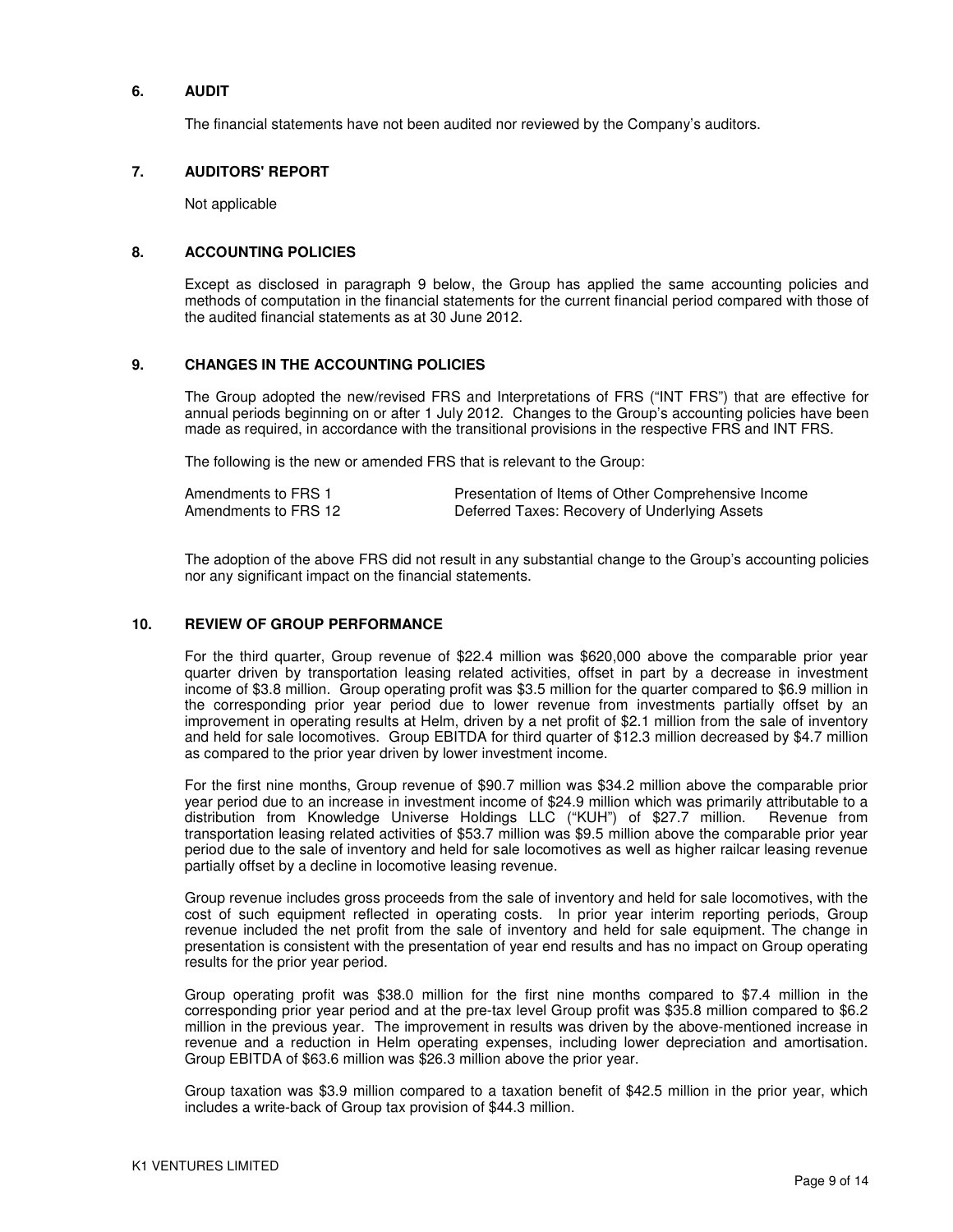After taking into account income tax and non-controlling interests, net profit attributable to shareholders was \$31.6 million for the first nine months compared to \$49.0 million in the previous year.

In the opinion of the Directors, no factor has arisen between 31 March 2013 and the date of this report which would materially affect the results of the Group and the Company for the period just ended.

#### **11. VARIANCE FROM FORECAST STATEMENT**

No forecast for the nine months ended 31 March 2013 was previously provided.

#### **12. PROSPECTS**

The Group's operating subsidiary, Helm Corporation, is expected to be impacted by continued weakness in the six-axle locomotive leasing market, which has decreased the overall demand for Helm's group of equipment. As a result, Helm is in the process of disposing the remaining fleet of off lease six-axle locomotives. Helm remains focused on overall fleet management.

The Board has determined that the Company will not be making any new investments, but will focus its efforts on managing the current portfolio of assets and, at the appropriate time, realizing such assets. The Board believes that this is the best course of action in the current circumstances, and will enable the Company to maximize value from the proceeds from any realization of assets and to return the same to shareholders as appropriate.

#### **13. DIVIDEND**

13a. Current Financial Period Reported On

Any dividend recommended for the current financial period reported on? No

13b. Corresponding Period of the Immediately Preceding Financial Year

Any dividend declared for the corresponding period of the immediately preceding financial year? No

13c. Date Payable

Not applicable.

13d. Books Closure Date

Not applicable.

13e. If no dividend has been declared/recommended, a statement to that effect.

No dividend has been declared for the quarter ended 31 March 2013.

Total cash distribution paid to shareholders in financial year 2013 amounted to 1.5 cents per share. A tax exempt one-tier final dividend of 0.5 cents per share in respect of the year ended 30 June 2012 was paid on 14 November 2012 and a tax exempt one-tier interim dividend of 1.0 cents per share in respect of the year ending 30 June 2013 was paid on 4 April 2013.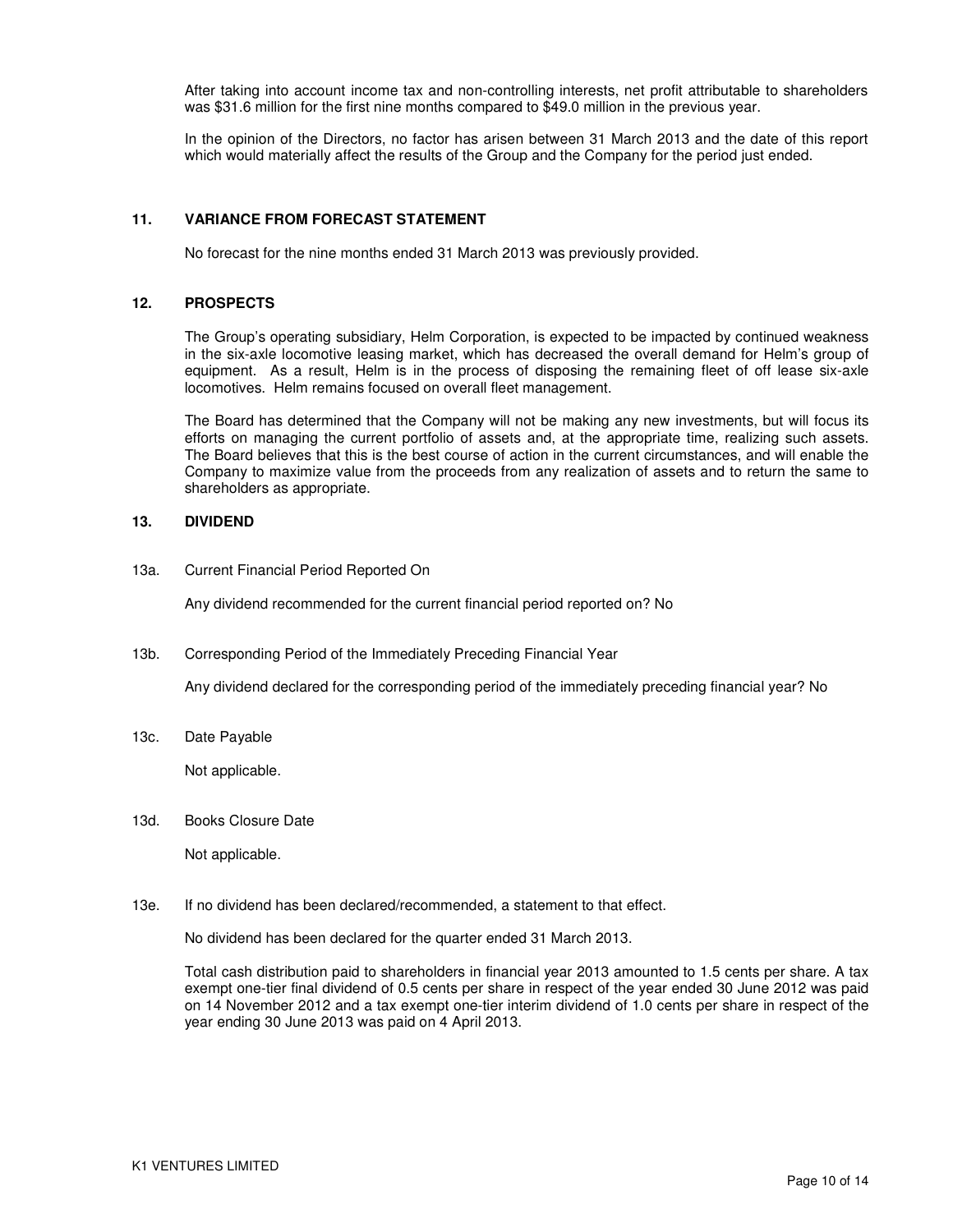#### **14. SEGMENT ANALYSIS**

#### **Nine months ended 31 March 2013**

|                                                  | Transportation<br>Leasing<br>\$'000 | <b>Investments</b><br>\$'000 | Total<br>\$'000 |
|--------------------------------------------------|-------------------------------------|------------------------------|-----------------|
| Revenue                                          | 53,691                              | 36,975                       | 90,666          |
| <b>Segment Results</b>                           |                                     |                              |                 |
| Operating profit                                 | 4,995                               | 33.018                       | 38,013          |
| Finance expenses                                 | (8, 194)                            |                              | (8, 194)        |
| Foreign exchange gain                            |                                     | 24                           | 24              |
| Share of results of associated                   |                                     |                              |                 |
| company and joint ventures                       | 5,937                               |                              | 5,937           |
| Profit before taxation                           | 2,738                               | 33,042                       | 35,780          |
| Taxation                                         | (1, 150)                            | (2,713)                      | (3,863)         |
| Profit for the period                            | 1,588                               | 30,329                       | 31,917          |
| Attributable to:                                 |                                     |                              |                 |
| Shareholders of the Company                      | 1,272                               | 30,329                       | 31,601          |
| Non-controlling interests                        | 316                                 |                              | 316             |
|                                                  | 1,588                               | 30,329                       | 31,917          |
| <b>Other information</b>                         |                                     |                              |                 |
| Segment assets                                   | 394,866                             | 246,802                      | 641,668         |
| Segment liabilities                              | 239,373                             | 11,976                       | 251,349         |
| Net assets                                       | 155,493                             | 234,826                      | 390,319         |
| Investment in associated                         |                                     |                              |                 |
| company and joint ventures                       | 64,771                              |                              | 64,771          |
| Additions to non-current assets                  | 39,642                              |                              | 39,642          |
| Interest income<br>Depreciation and amortisation | 19,675                              | 40                           | 41<br>19,675    |

# **Geographical Information**

|                    | <b>Singapore</b><br>\$'000 | USA<br>\$'000 | Others<br>\$'000 | Total<br>\$'000 |
|--------------------|----------------------------|---------------|------------------|-----------------|
| External sales     |                            | 89.907        | 756              | 90.666          |
| Non-current assets | ٠                          | 562.382       | 16.644           | 579.026         |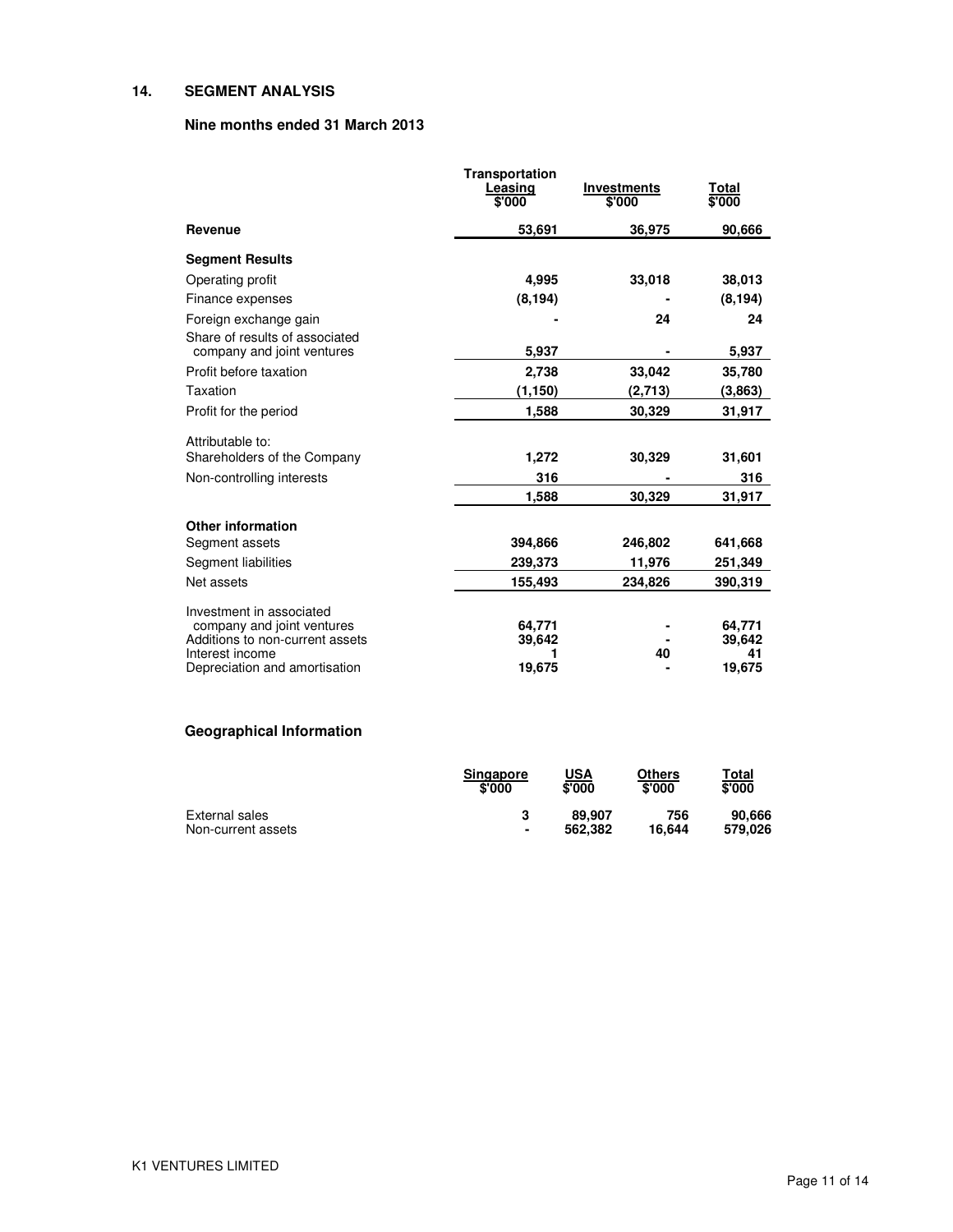#### **Nine months ended 31 March 2012**

|                                                                                                                                                                                                                                             | Transportation<br>Leasing<br>\$'000                      | Investments<br>\$'000                     | Total<br>\$'000                                                |
|---------------------------------------------------------------------------------------------------------------------------------------------------------------------------------------------------------------------------------------------|----------------------------------------------------------|-------------------------------------------|----------------------------------------------------------------|
| Revenue                                                                                                                                                                                                                                     | 44,205                                                   | 12,224                                    | 56,429                                                         |
| <b>Segment Results</b><br>Operating (loss)/profit<br>Finance expenses<br>Foreign exchange gain<br>Share of results of associated<br>company and joint ventures<br>(Loss)/profit before taxation<br>Taxation<br>(Loss)/profit for the period | (849)<br>(8, 414)<br>7,145<br>(2, 118)<br>890<br>(1,228) | 8,210<br>106<br>8,316<br>41,631<br>49,947 | 7,361<br>(8, 414)<br>106<br>7,145<br>6,198<br>42,521<br>48,719 |
| Attributable to:<br>Shareholders of the Company<br>Non-controlling interests                                                                                                                                                                | (984)<br>(244)<br>(1,228)                                | 49,947<br>49,947                          | 48,963<br>(244)<br>48,719                                      |
| <b>Other information</b><br>Segment assets<br>Segment liabilities<br>Net assets                                                                                                                                                             | 469,533<br>258,326<br>211,207                            | 209,479<br>5,703<br>203,776               | 679,012<br>264,029<br>414,983                                  |
| Investment in associated<br>company and joint ventures<br>Additions to non-current assets<br>Interest income<br>Depreciation and amortisation                                                                                               | 60,900<br>12,086<br>4<br>22,751                          | 36                                        | 60,900<br>12,087<br>40<br>22,751                               |

#### **Geographical Information**

|                    | Singapore | <u>USA</u> | Others                   | <u>Total</u> |
|--------------------|-----------|------------|--------------------------|--------------|
|                    | \$'000    | \$'000     | \$'000                   | \$'000       |
| External sales     | 41        | 53.367     | $\overline{\phantom{a}}$ | 53,408       |
| Non-current assets |           | 597.113    | 18.028                   | 615.141      |

Notes:

- (a) The Group is organised into business units based on their products and services and has two reportable operating segments: Transportation Leasing and Investments. The Transportation Leasing segment represents Helm's locomotive and railcar leasing business in North America. The Group's Investment activities consist of the Group's investments in quoted and unquoted investments.
- (b) The Group's two operating segments operate in three main geographical areas. The operating activities and investment activities are predominantly in the USA. There are also investment activities in Hong Kong. Singapore is the home country of the Company and its assets are mainly cash and cash equivalents.
- (c) For the nine months ended 31 March 2013, no single external customer accounted for 10% or more of the Group's revenue. For the nine months ended 31 March 2012, revenue from one customer attributable to the Transportation Leasing segment amounted to approximately \$6.0 million.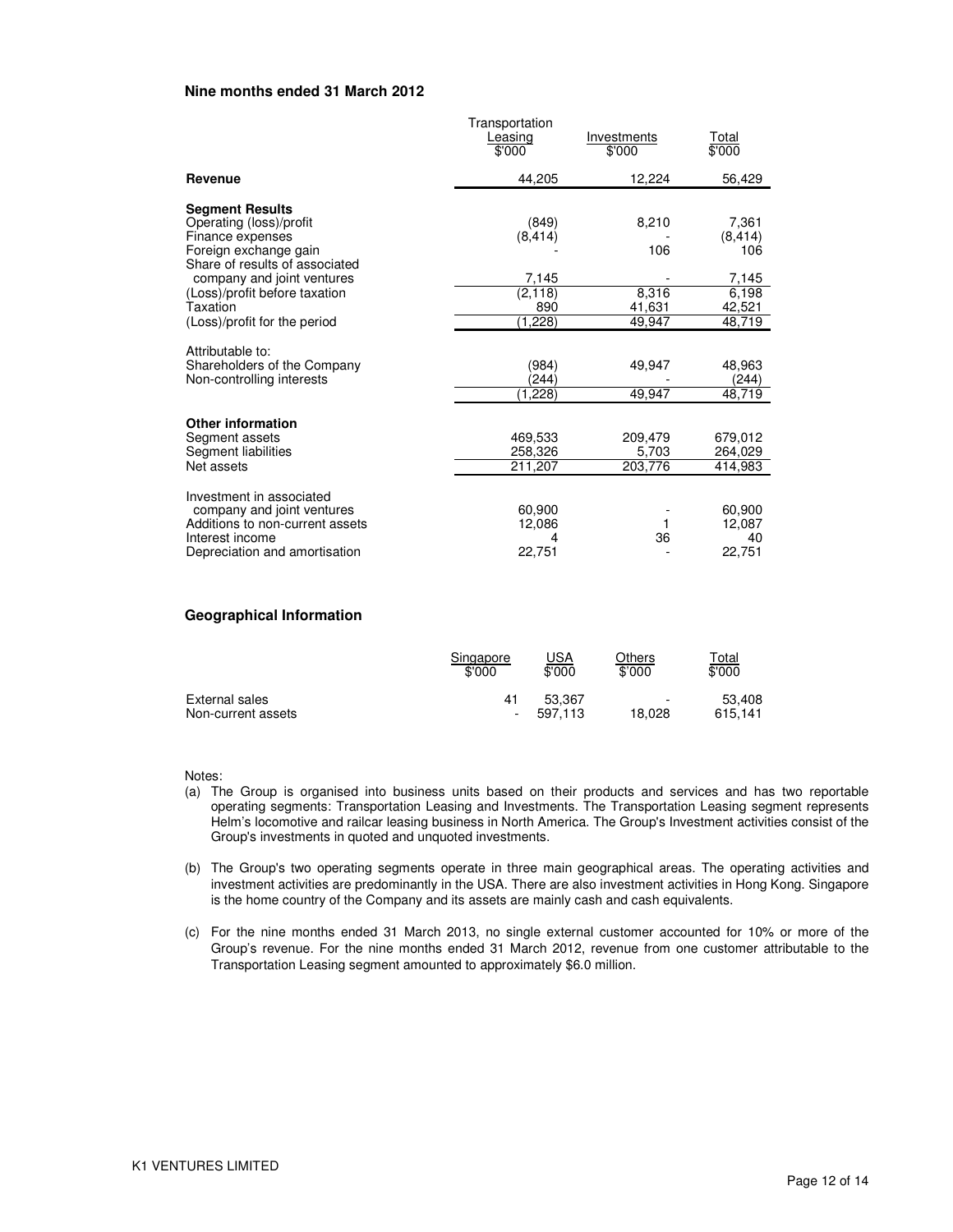#### **15. REVIEW OF SEGMENT PERFORMANCE**

Not applicable.

#### **16. INTERESTED PERSON TRANSACTIONS**

The Group has obtained a general mandate from shareholders of the Company for interested person transactions in the Annual General Meeting held on 16 October 2012. During the nine months ended 31 March 2013, the following interested person transactions were entered into by the Group:

|                                        |           | Aggregate value of all  |                        |                 |  |
|----------------------------------------|-----------|-------------------------|------------------------|-----------------|--|
|                                        |           | interested person       |                        |                 |  |
|                                        |           | transactions during the |                        |                 |  |
|                                        |           | financial year under    |                        |                 |  |
|                                        |           | review (excluding       | Aggregate value of all |                 |  |
|                                        |           | transactions less than  | interested person      |                 |  |
|                                        |           | \$100,000 and           | transactions conducted |                 |  |
|                                        |           | transactions conducted  | under a shareholders'  |                 |  |
|                                        |           | under shareholders'     | mandate pursuant to    |                 |  |
|                                        |           | mandate pursuant to     | Rule 920 of the SGX    |                 |  |
| Name of Interested Person              |           | <b>Rule 920)</b>        |                        | Listing Manual. |  |
|                                        | 1 Jul 12  | 1 Jul 11                | 1 Jul 12               | 1 Jul 11        |  |
|                                        | to        | to                      | to                     | to              |  |
|                                        | 31 Mar 13 | 31 Mar 12               | 31 Mar 13              | 31 Mar 12       |  |
|                                        | \$'000    | \$'000                  | \$'000                 | \$'000          |  |
|                                        |           |                         |                        |                 |  |
| <b>General Transactions</b>            |           |                         |                        |                 |  |
| KCL Group*                             | ۰         |                         | 665                    | 668             |  |
| <b>Greenstreet Partners</b>            |           |                         | 3,175                  | 3,234           |  |
|                                        |           |                         |                        |                 |  |
| <b>Corporate Treasury Transactions</b> |           |                         |                        |                 |  |
| <b>KCL Group</b>                       | ۰         |                         | 28,828                 | 1,704           |  |
| Total                                  | ۰         |                         | 32,668                 | 5,606           |  |
|                                        |           |                         |                        |                 |  |

\* This amount includes the full financial year transaction with the interested person as per agreement.

### **BY ORDER OF THE BOARD**

Kenny Lee & Winnie Mak Company Secretaries 13 May 2013